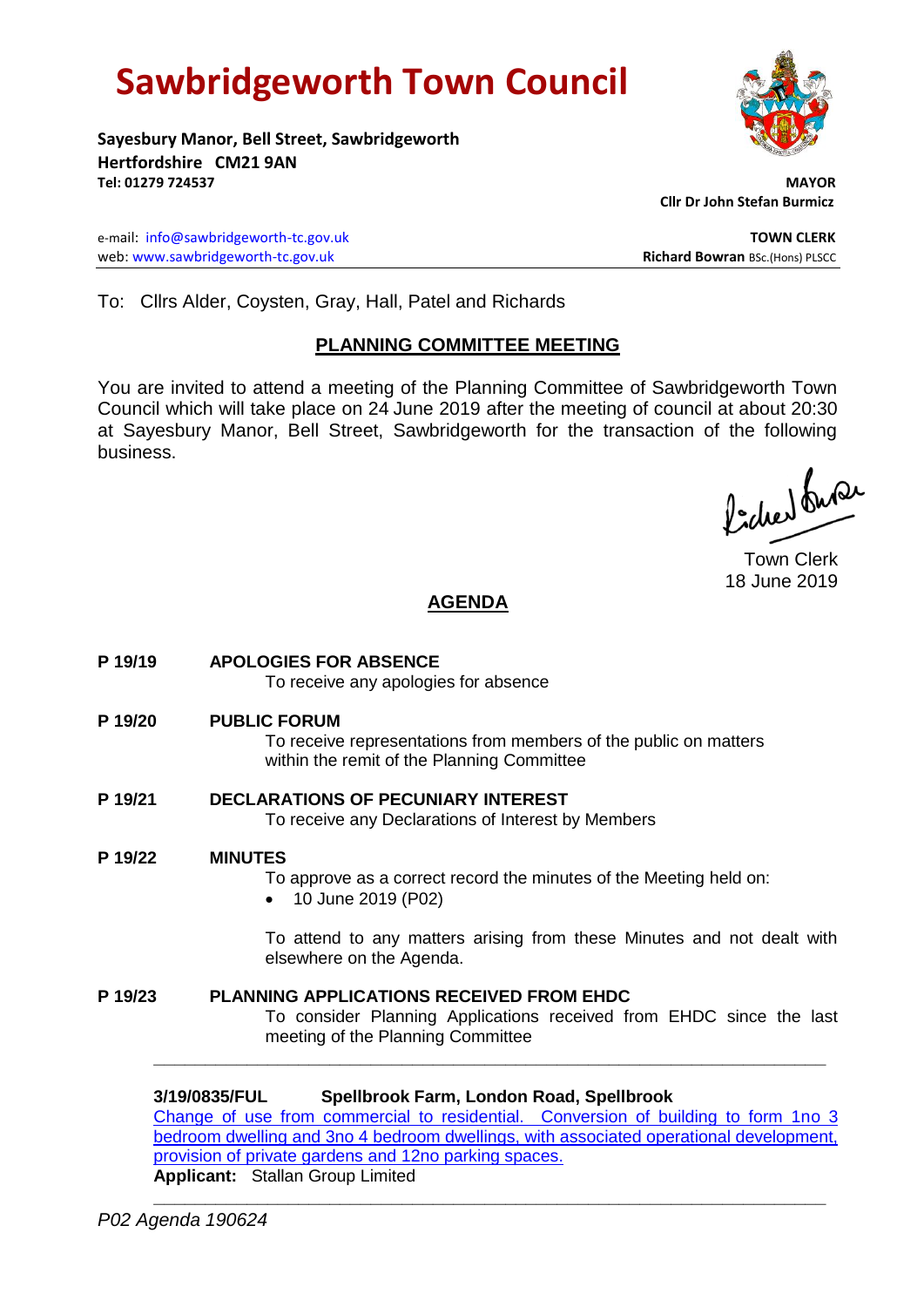### **P 19/24 LATE PLANNING APPLICATIONS**

To deal with Planning Applications received from EHDC following the Publication of this Agenda and received before 21 June 2019

**P 19/25 PLANNING DECISIONS MADE BY EHDC** To receive Planning Decisions from EHDC

## **3/18/2039/FUL & 17 High Wych Road, CM21 0AY 3/18/2040/LBC**

Replacement of kitchen extract fan. Erection of shelter for cellar cooling equipment and erection of outbuilding/bin store – retrospective & Regularisation for the replacement of kitchen extract fan. Erection of shelter for cellar cooling equipment and erection of outbuilding/bin store

**\_\_\_\_\_\_\_\_\_\_\_\_\_\_\_\_\_\_\_\_\_\_\_\_\_\_\_\_\_\_\_\_\_\_\_\_\_\_\_\_\_\_\_\_\_\_\_\_\_\_\_\_\_\_\_\_\_\_\_\_\_\_\_\_\_\_**

**\_\_\_\_\_\_\_\_\_\_\_\_\_\_\_\_\_\_\_\_\_\_\_\_\_\_\_\_\_\_\_\_\_\_\_\_\_\_\_\_\_\_\_\_\_\_\_\_\_\_\_\_\_\_\_\_\_\_\_\_\_\_\_\_\_\_**

*STC Comment:* No comment. *EHDC Decision:* Granted.

#### **3/19/0753/HH & Groves House, 36 London Road, CM21 9JN 3/19/0754/LBC**

Demolition of conservatory; erection of two storey side extension, to include new rendering of fenestration and the insertion of a new timber door above rear garage door. Erection of a side boundary wall (2m high) and a 2 metre high sliding gate for vehicular access together with associated hard landscaping works. Internal alterations at ground floor level involving the re-hanging of a door and creation of a new structural opening internal alterations at first floor level comprising the creation of new door openings, removal of partitions/doors. Refurbishment and painting of windows

*STC Comment:* No objection

*EHDC Decision:* Applications withdrawn by Applicant/Agent

#### **3/19/0759/LBC 2 Fair Green, CM21 9AG**

Internal alterations to include alteration to staircase and re-hanging of doors at second floor level

**\_\_\_\_\_\_\_\_\_\_\_\_\_\_\_\_\_\_\_\_\_\_\_\_\_\_\_\_\_\_\_\_\_\_\_\_\_\_\_\_\_\_\_\_\_\_\_\_\_\_\_\_\_\_\_\_\_\_\_\_\_\_\_\_\_\_**

**\_\_\_\_\_\_\_\_\_\_\_\_\_\_\_\_\_\_\_\_\_\_\_\_\_\_\_\_\_\_\_\_\_\_\_\_\_\_\_\_\_\_\_\_\_\_\_\_\_\_\_\_\_\_\_\_\_\_\_\_\_\_\_\_\_\_**

*STC Comment:* No comment.

*EHDC Decision:* Granted.

#### **3/19/0797/VAR 68 Gilders, CM21 0EH**

Variation of condition 2 (approved plans) and removal of condition 4 (hard and soft landscaping proposals) of planning permission: 3/18/0512/HH allowed on appeal (APP/J195/D/18/3203275): raising of roof ridge, to create first floor and alterations to fenestration and creation of vehicular crossover – vehicular crossover and parking area will not be undertaken, and gardens will remain as existing

*STC Comment:* No comment.

*EHDC Decision:* Granted. **\_\_\_\_\_\_\_\_\_\_\_\_\_\_\_\_\_\_\_\_\_\_\_\_\_\_\_\_\_\_\_\_\_\_\_\_\_\_\_\_\_\_\_\_\_\_\_\_\_\_\_\_\_\_\_\_\_\_\_\_\_\_\_\_\_\_**